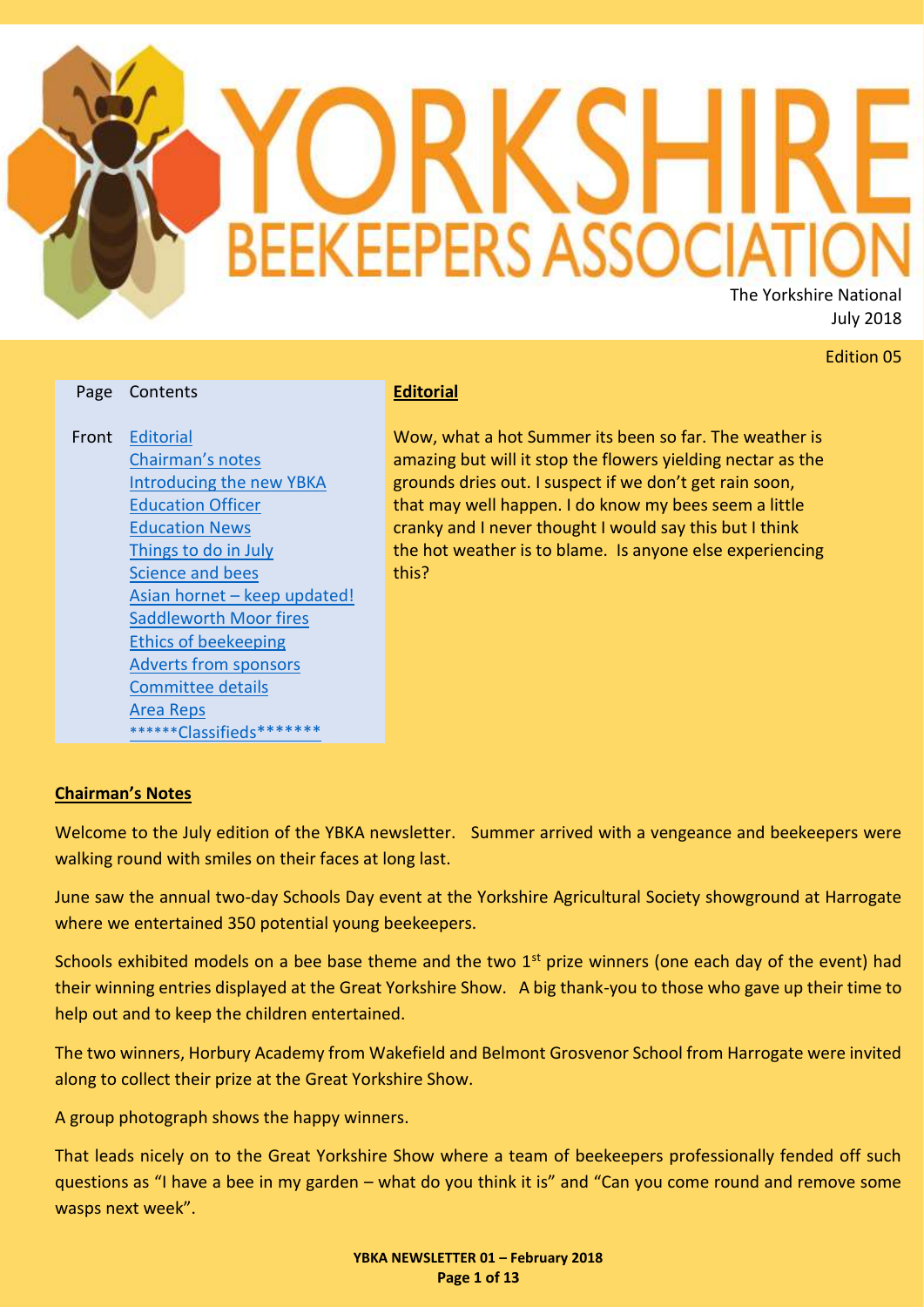We spoke to many beekeepers who were seeking advice and from talking with them many were having not so good a time with their bees despite the good weather.

Some were having to feed the bees, some were giving pollen supplements and some had queens who had stopped laying. Others were having the best season in a long time with no problems at all. What's going on I hear you say – who knows!



#### <span id="page-1-0"></span>Education Officer

I'd like to introduce myself to Members of Yorkshire beekeepers. I've recently agree to take on the role of Education Officer for Yorkshire Beekeeper Association (YBKA) from Yvonne Kilvington. Many of you will know Yvonne and please join me in thanking Yvonne for all her hard work for the Association. I know she'll be a hard act to follow!

A few words about me. I live in Hebden Bridge and I'm an enthusiastic member of Halifax Beekeepers Association. I'm relatively new to beekeeping having started last year. Currently I have 3 hives, two hives at 1000ft in the Pennines, close to the Heather & I've just set up a colony in a friend's garden in Hebden Bridge, close to the Balsam. So, two completely different situations to learn from!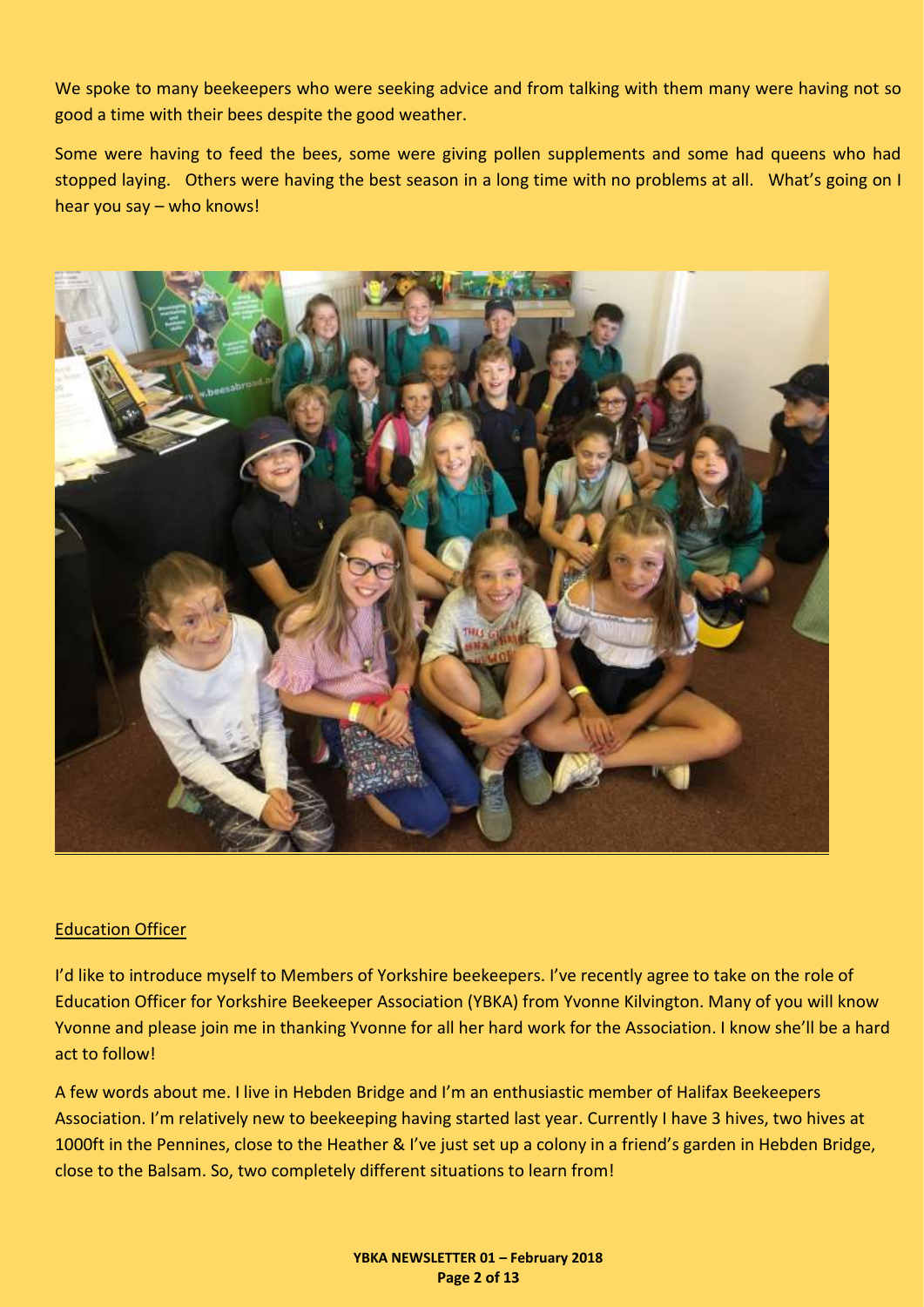I'm learning fast and thoroughly enjoying the challenge of beekeeping. My background is I have a Biology degree and I specialised in Plant Biology. Many of the subjects I studied such as Microbiology and Genetics are slowly coming back to me, as I read beekeeping books. I spent most of my career working in Retail (Supermarkets) in Buying and Marketing.

I'm passionate about gardening & over the last few years I've been developing a wildflower meadow and creating a garden attractive to wildlife. This is why I decided to become a beekeeper, after observing so many beneficial insects in our garden. Already we're seeing the benefit of more fruit to pick and more flowers to deadhead!

During my first year of beekeeping, I had a lot of advice from my Mentor and other 'adopted' mentors in the Halifax Association. I've learnt so much from experienced Members and I'd like to help other beginners and less experienced beekeepers like me, who want to further their education. Whether formally through exams or by simply coming to talks, apiary visits and networking with others Members in their local Association.

I'm really keen to hear from Members & the Associations in Yorkshire, how we can improve the education we offer and how the broader YBKA can support the Regions in this respect. If you have any feedback on what we do well to educate, what we can improve on, or any ideas on how YBKA can support you or your Association become better beekeepers, please contact me. My e mail is [education@ybka.org.uk](mailto:education@ybka.org.uk)

I'd love to hear from you. I plan to visit as many Associations as I can, probably at your Winter meetings, to introduce myself and promote what the BBKA and Yorkshire can offer, to help further your education, in the wonderful subject of the honeybee.



#### <span id="page-2-0"></span>**Education News**

#### **Deadlines for the 2018 Basic Assessment!**

Have you kept bees now for a full year and you're keen to become a better beekeeper? A great way to do this is to enter for the BBKA Basic assessment. This involves spending an hour or so with a BBKA approved assessor to work through a hive and for him / her to ask questions about your beekeeping knowledge. You'll have learnt most of this in your first year and it's a great opportunity to brush up on your knowledge beforehand. Full details including the application form and syllabus are on the BBKA website link below

<https://www.bbka.org.uk/learn>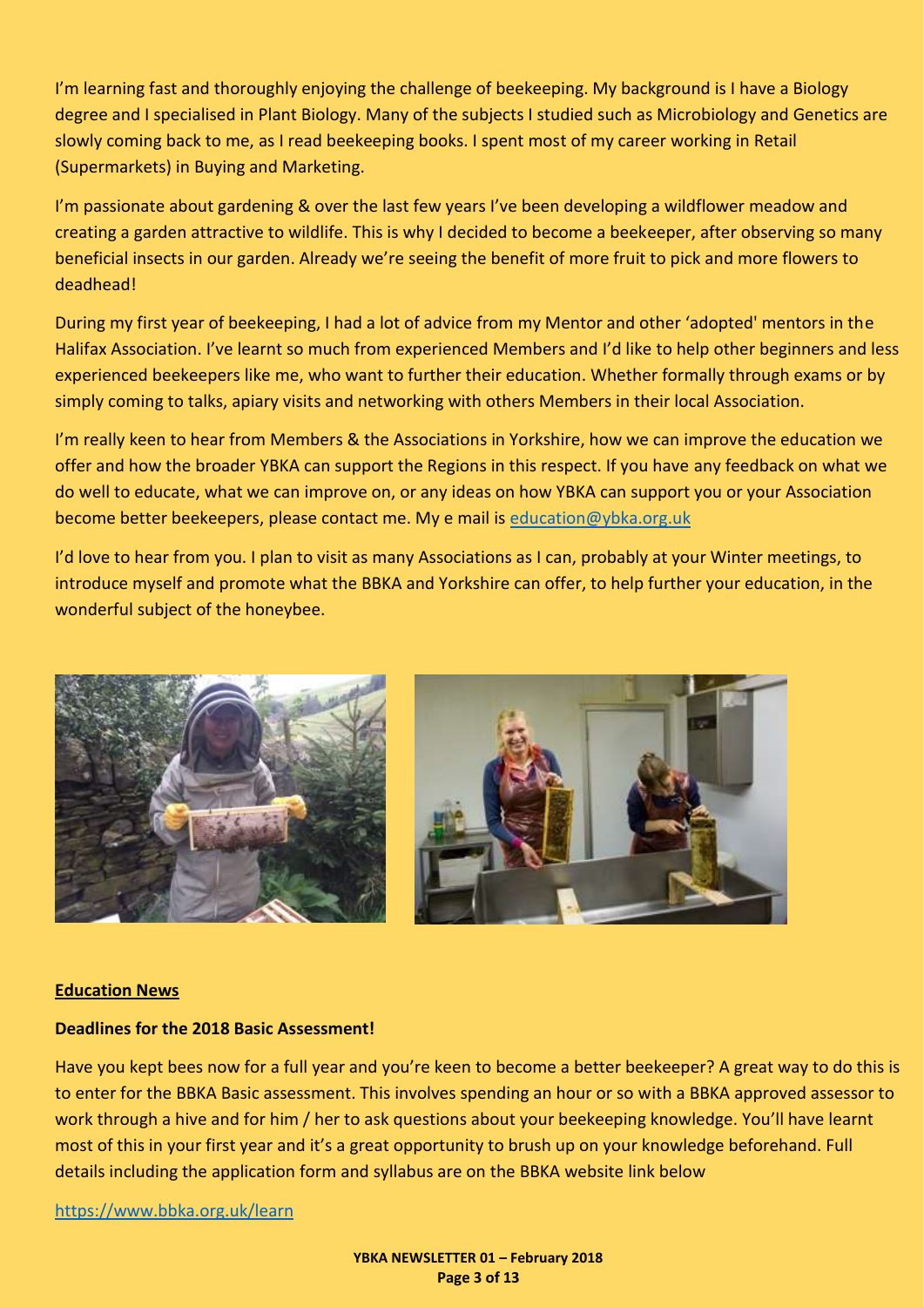This year, all assessments must be completed by **31 August**. If you'd like to apply, talk to your local education officer, as there may be other candidates interested who can attend an assessment with you. Then via your local Education officer, send applications to Elaine Robinson at the following address by **Friday 27th July.**

#### **Roger Patterson YBKA Event Save the date!**

Roger Patterson, who owns and manages Dave Cushman's famous beekeeping website & talks extensively on the subject of bee improvement, for Bibba, is coming to Yorkshire across 2 dates in November, to spend a full day with YBKA members, talking on the subject of Bee Improvement. One event will be held at York on Saturday 10th November and the second in Huddersfield on Sunday 11th November. We've selected 2 venues as this event will be very popular and given our geography, to offer YBKA members a choice of venues.

Further details of the full day program and venue to follow on the YBKA website soon!

# **Study days**

November seems a long way away, given recent fantastic weather. You may wish to start planning your education over the autumn and enter for one of the Module exams. Check the options on the BBKA website, link below, which also gives full syllabus and application forms.

#### <https://www.bbka.org.uk/learn>

The deadline for November Module exams is September 30th. YBKA are considering running some Study days, to be held in Harrogate this Autumn and Winter. They are likely to take the format of a 1/2 day tutorial focussing on one of the Modules. You'll be able to brush up your knowledge and meet fellow beekeepers, who also want to increase their knowledge. They will also be free! Whilst we will probably focus on a couple of Modules this Autumn, we need to know which would be most popular, so we can find some experts to help you! If you'd like to attend a study day, please mail Elaine Robinson on [education@ybka.org.uk](mailto:education@ybka.org.uk) advising which Module you're interested in studying & why.

Equally, you may have passed all your Modules and be willing to share your knowledge and help others become better beekeepers. If you have good communication skills, want to help others improve and could help coach a Module, pls email Elaine **on** [education@ybka.org.uk](mailto:education@ybka.org.uk) advising which Modules you could support

#### Regards Elaine

#### <span id="page-3-0"></span>**Things to do in July**

Well what a mixed season we are having up and down the county this year. The Spring was a wash out with heavy rain flooding the crops in the fields, then this long long dry spell that most of us have had to endure. This has resulted in a lot of areas whereby plants and trees have just shot down, flowers opening as normal however not many days afterwards all shriveling up due to total lack of water. Even the limes, chestnut and brambles in my own area have produced almost nothing. Just enough coming in to sustain the colonies but very little surplus for us Beekeepers. On the other hand, in some areas that have had a moister climate mainly in the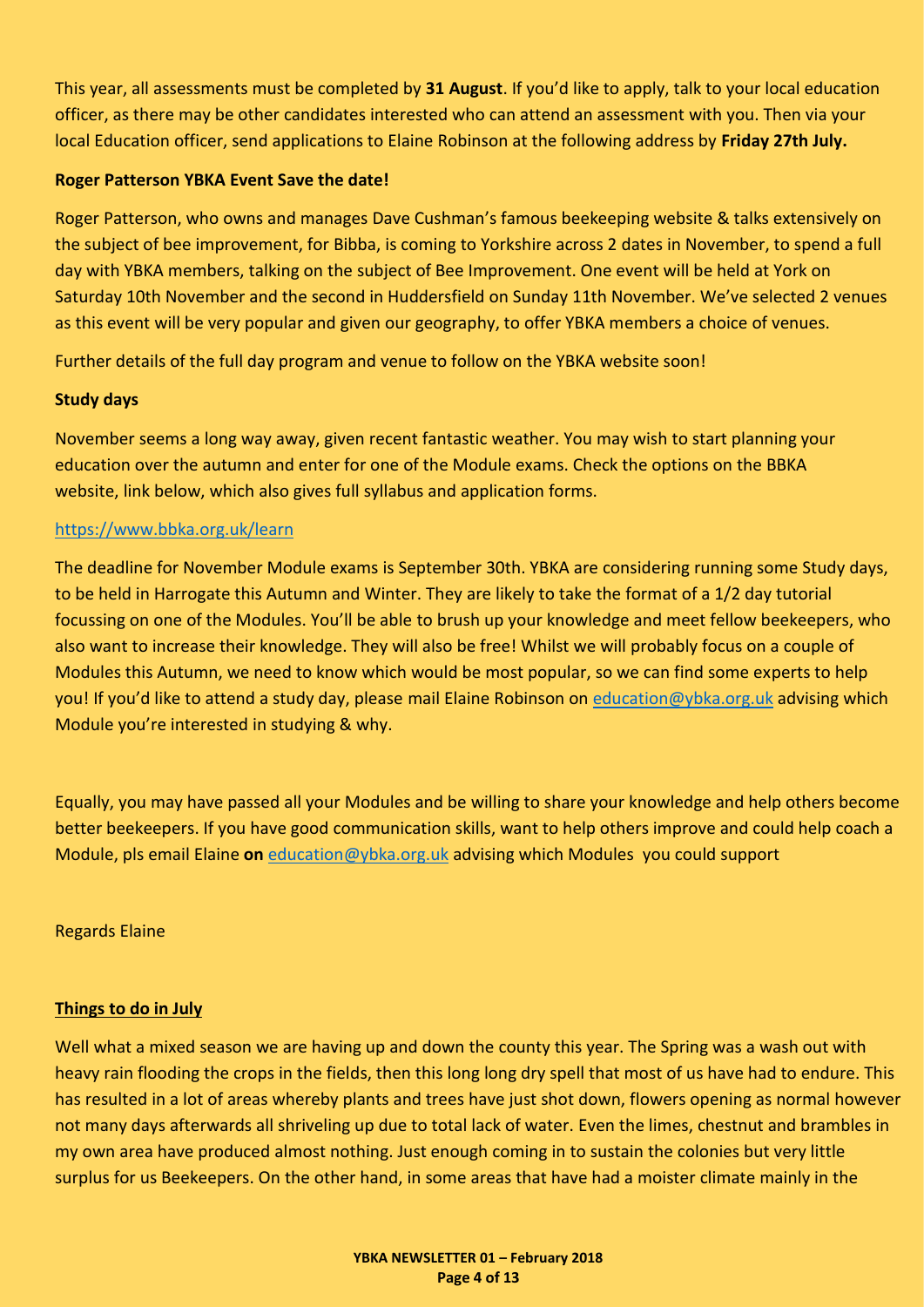North, this hot spell is producing a glut of nectar coming in. Clover in these areas is very prolific and they have not suffered this drought to the same degree.

All this said there are still lots to do in our apiary's in July. Taking off any or some of the surplus honey and getting it extracted and stored away all filtered and clean is one task. Before doing this don't forget to use a hydrometer on the honey to access the water content of your precious honey.

Don't want to store it away if the water content is too high. 17/18 is the figure in the R/H column we are aiming for when reading our hydrometer. 19 is just acceptable but anything higher than this really needs feeding back to the bees to re process, getting that water content down.

Check that all your super and brood boxes are all alighted correctly and there are no gaps where robber bees can get in.

This can be a major problem in some areas. Also close down the entrances to enable your bees to defend better against an attack from robber bees and wasps. Honey is far better taken off the clearer boards in the evenings at this time of year, when all the flying potential robbers are in house and not as many bees trying to get back into the supers when once they are off.

This time of the season is also a time of year when a lot of Beekeepers run out of vital equipment, underestimating the need to hold extra boxes and foundation to keep up with heavy cropping.

July is also a time for all Beekeepers to check the buildup of the dreaded varroa mites and treat where applicable. Is you still have supers on and your varroa levels are high, there are still treatments that can be applied that are safe to use. Check with your local stockists all you beginner Beekeepers prior to purchase of these treatments to get the best possible results. Remember left unchecked varroa can devastate a colony and wipe it out. Be aware.

Check your colony's food supplies and ensure your bees have sufficient food stores. If not get those feeders out, filled and on your hive/s. This is always done late evening again when all or most of the flying bees are in the hive.

Check your colonies are all queen right and where possible mark your queens for easier identification when inspecting the colonies. Some of our more experienced Beekeepers are still raising new queens so, don't forget those beginners who may need help with identifying if their colonies are queen right or not. If they're not and you have an extra queen, give one to a new beekeeper to help them out, and ensure they don't buy bees/ queens from abroad. Keep the local bee populated thriving please. I hope this helps a few of our Beekeepers.

Happy beekeeping and full supers.

Dave Shannon.

#### <span id="page-4-0"></span>**The Science Behind Bee Keeping**

There are various science journals available to read on the intranet and there is an awful lot of research around honey bees. Below are just some excerpts from the last few weeks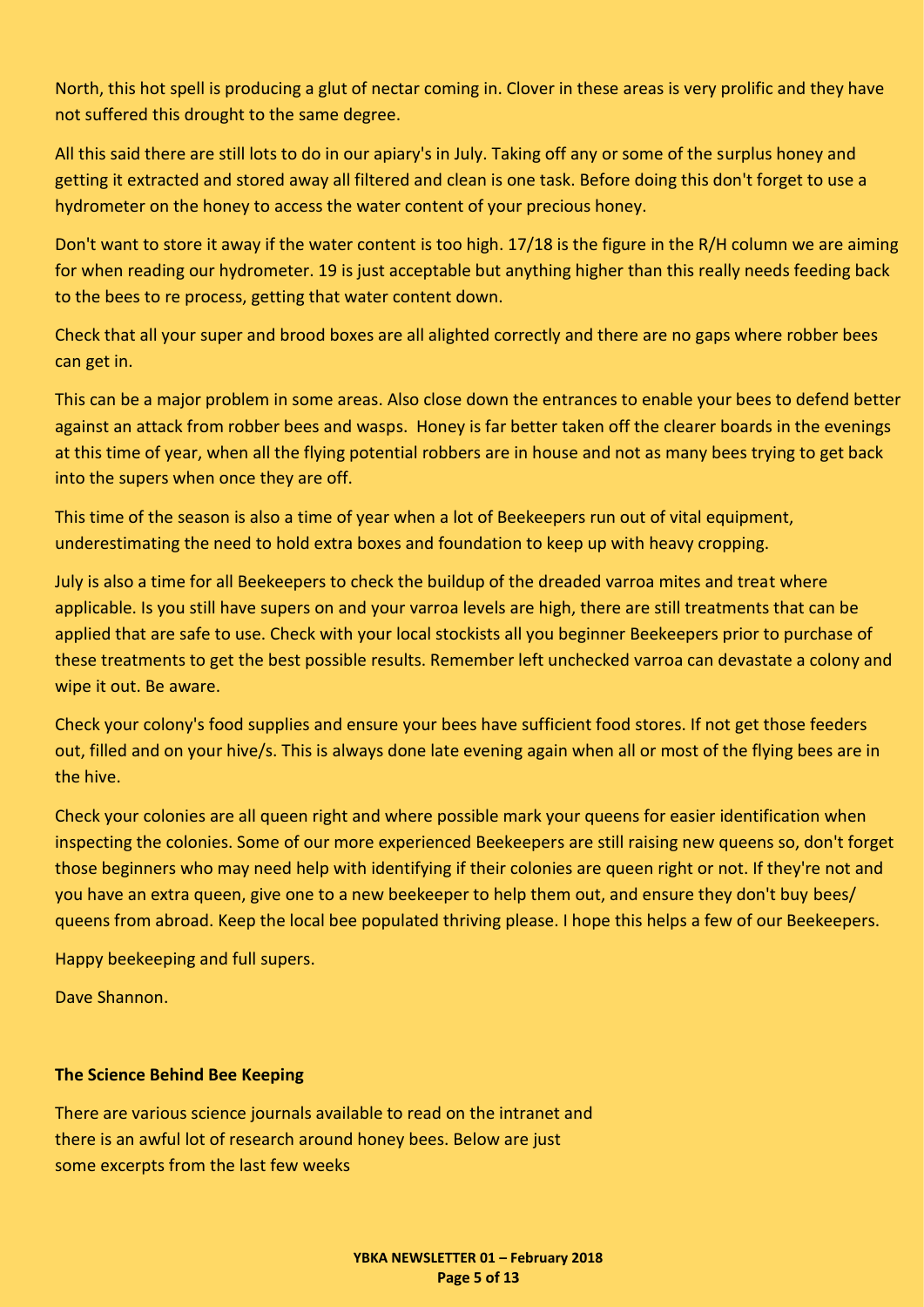# **Honeybees are struggling to get enough good bacteria - April 17, 2018**

Modern monoculture farming, commercial forestry and even well-intentioned gardeners could be making it harder for honeybees to store food and fight off diseases, a new study suggests., Human changes to the landscape, such as large areas of monoculture grassland for livestock grazing, and coniferous forests for timber production, is affecting the diversity of the 'microbiome' associated with honeybees' long-term food suppl[y.](https://www.sciencedaily.com/releases/2018/04/180417115706.htm)  [Click here for the full report.](https://www.sciencedaily.com/releases/2018/04/180417115706.htm)

# **How royal jelly helps honeybee larvae defy gravity and become queens - March 15, 2018**

Honeybee larvae develop into queen bees if they are fed large quantities of a food called royal jelly. But royal jelly does more than determine whether a larva becomes a queen: it also keeps her safely anchored to the roof of the queen cell in which she develops. Research explains how the pH of royal jelly helps make the substance viscous enough to keep the queen-to-be from falling. [Click here for the full report.](https://www.sciencedaily.com/releases/2018/03/180315140721.htm)

# **Honeybees may unlock the secrets of how the human brain works - March 27, 2018**

Academics have discovered honeybee colonies adhere to the same laws as the brain when making collective decisions. The team studied a theoretical model of how honeybees decide where to build their nest and viewed the bee colony as a single superorganism which displays a coordinated response to external stimuli -- similar to the human brain. The study concluded that the way in which bees "speak" with each other and make decisions is comparable to the way the many individual neurons in the human brain interact with each other. Click here [for the full report.](https://www.sciencedaily.com/releases/2018/03/180327102656.htm)

# **EU member states support near-total neonicotinoids ban**

Member states have voted in favour of an almost complete ban on the use of neonicotinoid insecticides across the EU. Scientific studies have long linked their use to the decline of honeybees, wild bees and other pollinators.

The move represents a major extension of existing restrictions, in place since 2013. Manufacturers and some farming groups have opposed the move, saying the science remains uncertain.

[Full story on the BBC here.](http://www.bbc.co.uk/news/science-environment-43910536)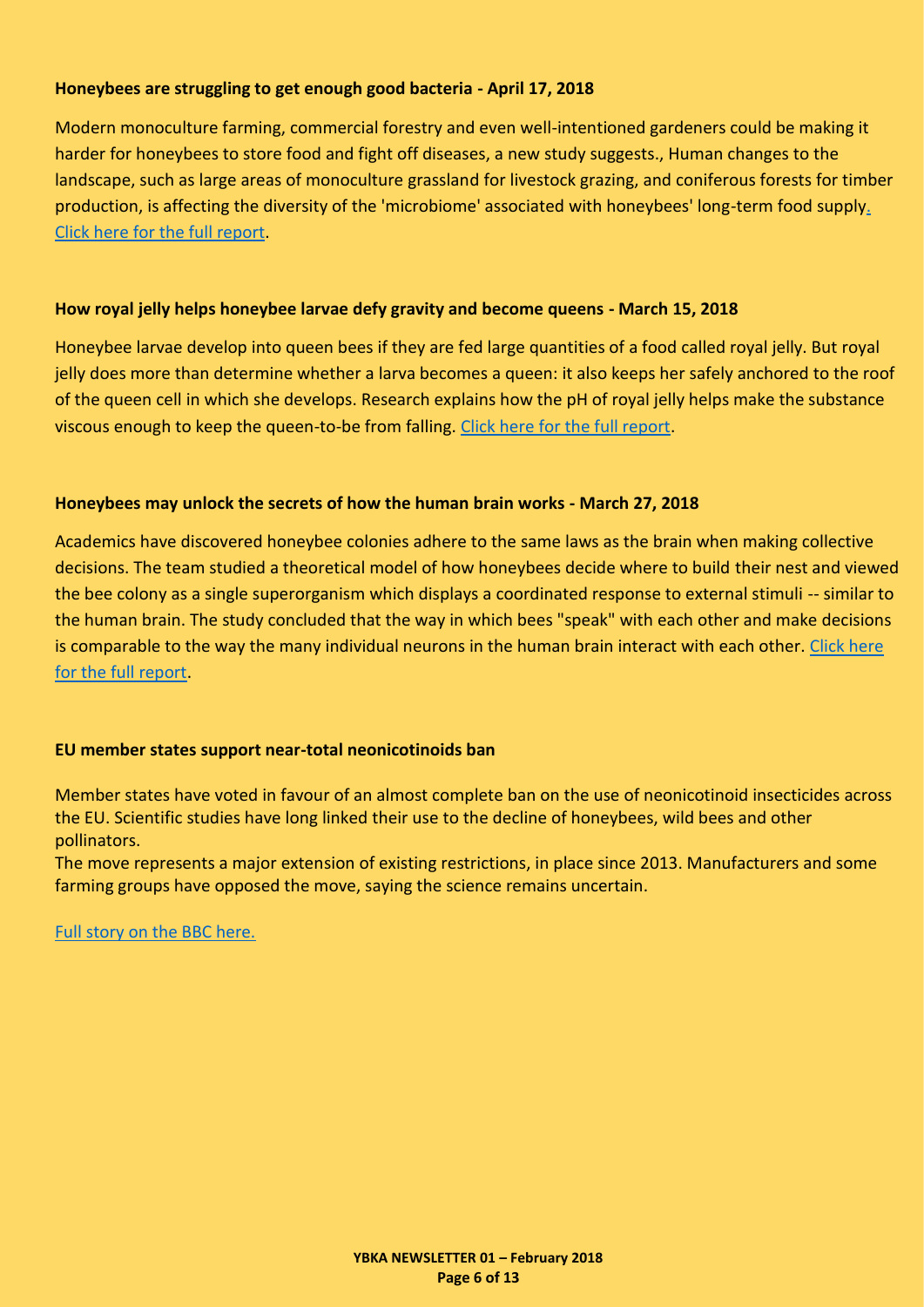#### <span id="page-6-0"></span>**Asian Hornet**

Asian hornets are public enemy number one as far beekeepers are concerned. We have had several incursions in the last few years but thanks to the good work of the NBU and the members of the public, we are hopefully still Asian hornet free in the mainland UK.

These are some interesting online sites that help you the beekeeper become more aware of what the Asian hornet looks like and what other beekeepers in others part of the world are doing to deal with it.

*Here are some snippets*

A Jersey beekeeper called John De Carteret has set up a YouTube channel dedicated to Asian hornets, His YouTube channel can be viewed [here.](https://www.youtube.com/channel/UCjOUg1lK5StrQX_K_gKzjnw)

An English beekeeping living and beekeeping in France where Asian hornet is already established has made a couple of excellent you tube videos on how to make traps. See [here](https://www.youtube.com/watch?v=Yin1eGivY3A) and [here.](https://www.youtube.com/watch?v=44-rV7kqhdk&t=468s)

An excellent article here from the Jersey post describing the Asian hornet and how it has progressed on Jersey. Full article [here.](https://jerseyeveningpost.com/news/2018/07/02/halting-the-invasion-of-the-asian-hornet/)

And of course, here is what the NBU have to say online. Full details [here.](http://www.nationalbeeunit.com/index.cfm?sectionid=117)

#### <span id="page-6-1"></span>**The hot weather and the Moors**

It amazing how warm the weather has been this last few weeks but there are down sides as our beekeeper friends in Calderdale are all to aware of.

A firefighter helping to tackle a large moorland fire says crews in the UK are "becoming stretched" because of the number of similar blazes.

Martyn Hughes commented on social media after more than 50 firefighters were called in "extreme heat" to a blaze in West Yorkshire on Sunday. Full article [Here.](https://www.bbc.co.uk/news/uk-england-44765910)

An article here from the Huddersfield examiner showing more dramatic pictures of the fires around Denshaw Moor. Click [here.](https://www.examiner.co.uk/news/west-yorkshire-news/dramatic-pictures-show-helicopter-tackling-14880526)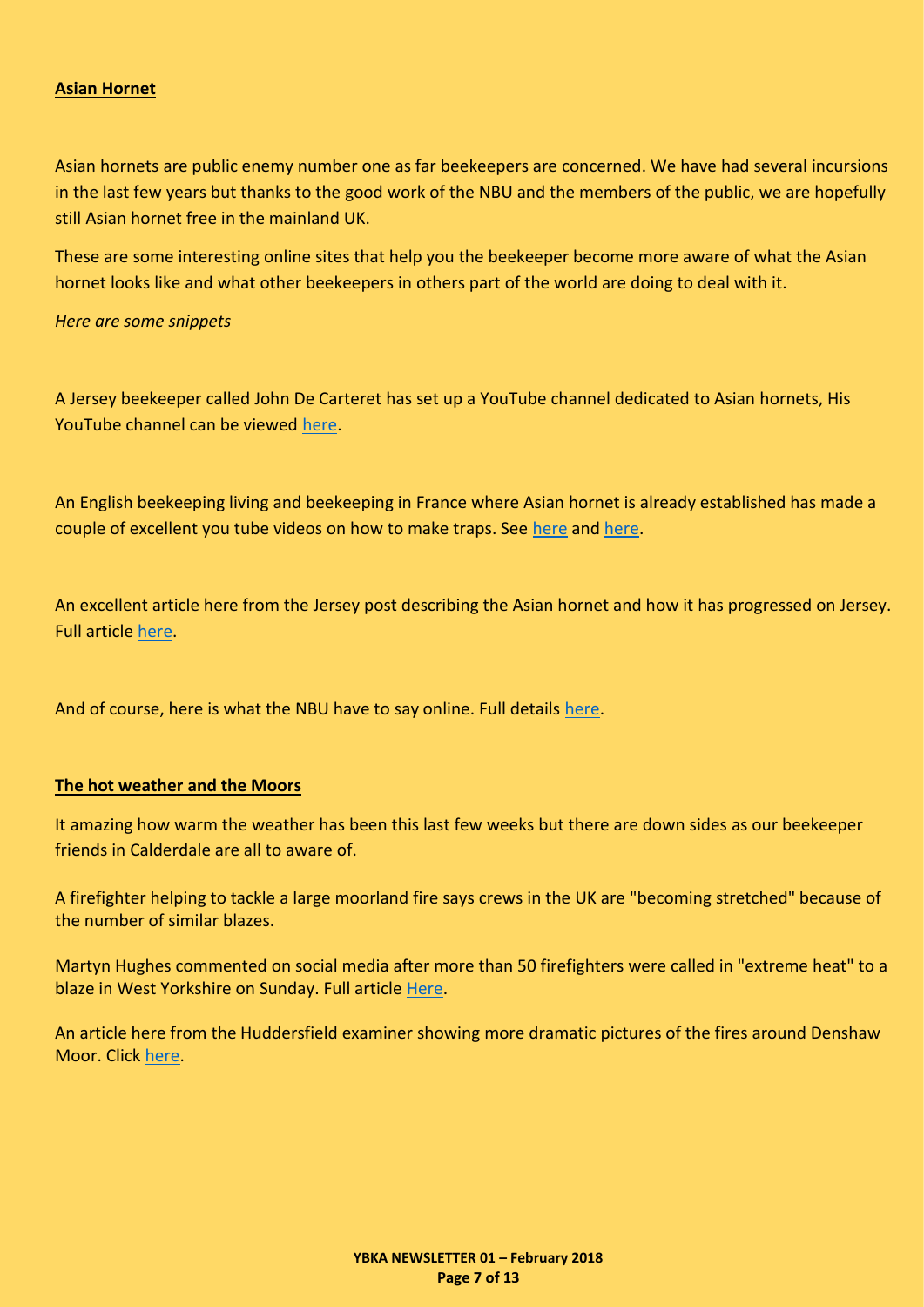# <span id="page-7-0"></span>**The Ethics of Beekeeping' by John M Whitaker**

The ethics of beekeeping are complicated and multi-faceted. Beekeeping is beset by choices and choice by its very nature could involve, to a greater or lesser extent, ethics. This small book is an attempt to clarify where, in beekeeping, there are ethical choices to be made. It is not about trying to persuade the reader of the rightness or wrongness of one choice as opposed to another. Nor is it an exposition of what the author thinks is right or wrong in beekeeping, though it is difficult, indeed impossible, to completely hide his own beliefs. The choices are complicated as they impinge not just on the beekeeper, but also on the welfare of the bees, other beekeepers and society in general. Due to the very nature of ethical choices, there will be contradictions and counter arguments. This is not a book to tell you how to keep bees ethically. How you chose to keep your bees is your decision. This book simply rehearses for the reader the ethical arguments that may arise when keeping bees. Whatever choices you make, there will inevitably be compromises. If you are looking for absolute values in life do not keep bees.

The author, John Whitaker, now lives and keeps bees in Herefordshire, but, prior to moving there, kept bees in Yorkshire for over twenty years. He served time on the YBKA exec for about ten years, most of that time as treasurer.

The book is available from Northern Bee Books, who are the publishers, and also on-line from Amazon.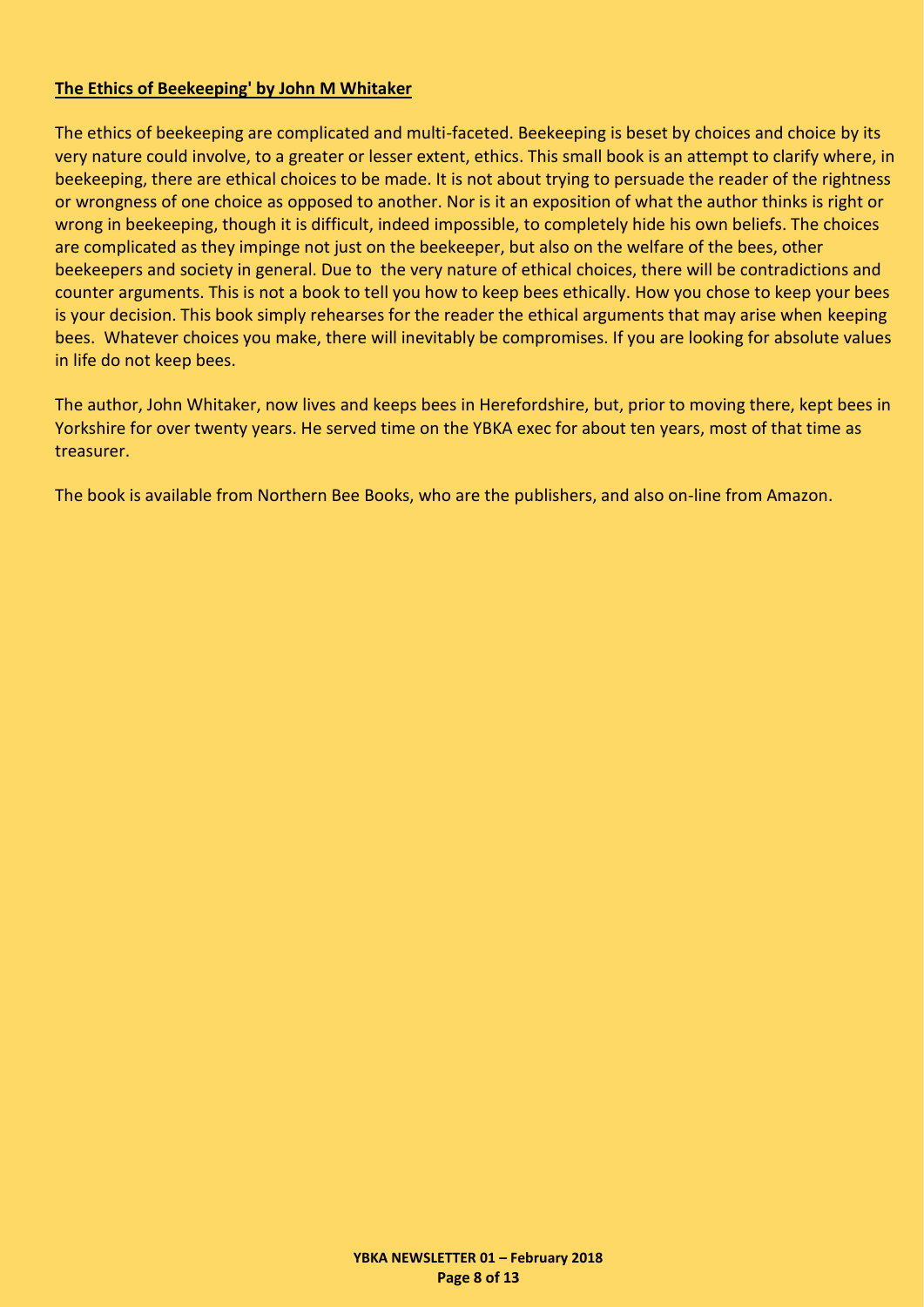#### <span id="page-8-0"></span>Get 13 Issues for the Price of 12! Use code NEWS18Y at checkout\*

# **Why choose Bee Craft?**

- > International award-winner
- Britain's best-selling beekeeping magazine
- $\blacktriangleright$  authoritative information for new and experienced beekeepers
- latest news
- your letters
- 
- 
- ,<br>| features<br>| latest research<br>| BKids and youth sections
- what's on
- $\rightarrow$  classified ads
- $\rightarrow$  online shop
- > online bonus features

You've got the equipment

You're buzzing to go

informed

**Subscribe to Bee Craft magazine for** the informed 'know how' in each month's edition

Join the Bee Craft Live webinars and ask your questions each month

bee-craft.com/shop

# Honey and Healing.

**Honey** and healing edited by Pamela Munn & Richard Jones

Awarded a bronze medal at the 2001 Apimondia, Durban South Africa. This a most important title for all interested in the use of honey in this aspect of medicine.

Subscribe online to our free E Book newsletter for latest in beekeeping publication news.



Visit northernbeebooks.co.uk

Tel: 01422 882751

facebook

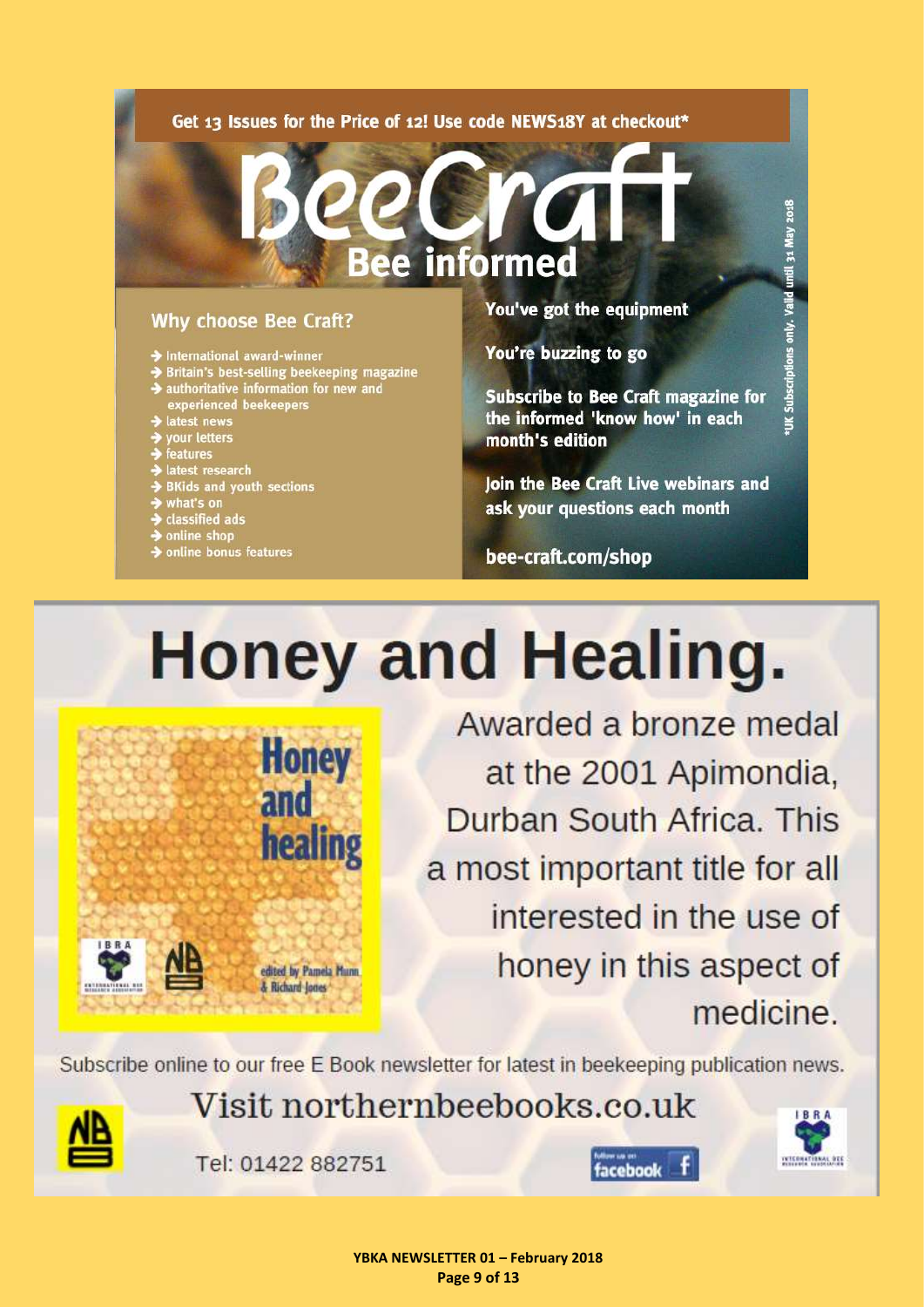

**YBKA NEWSLETTER 01 – February 2018 Page 10 of 13**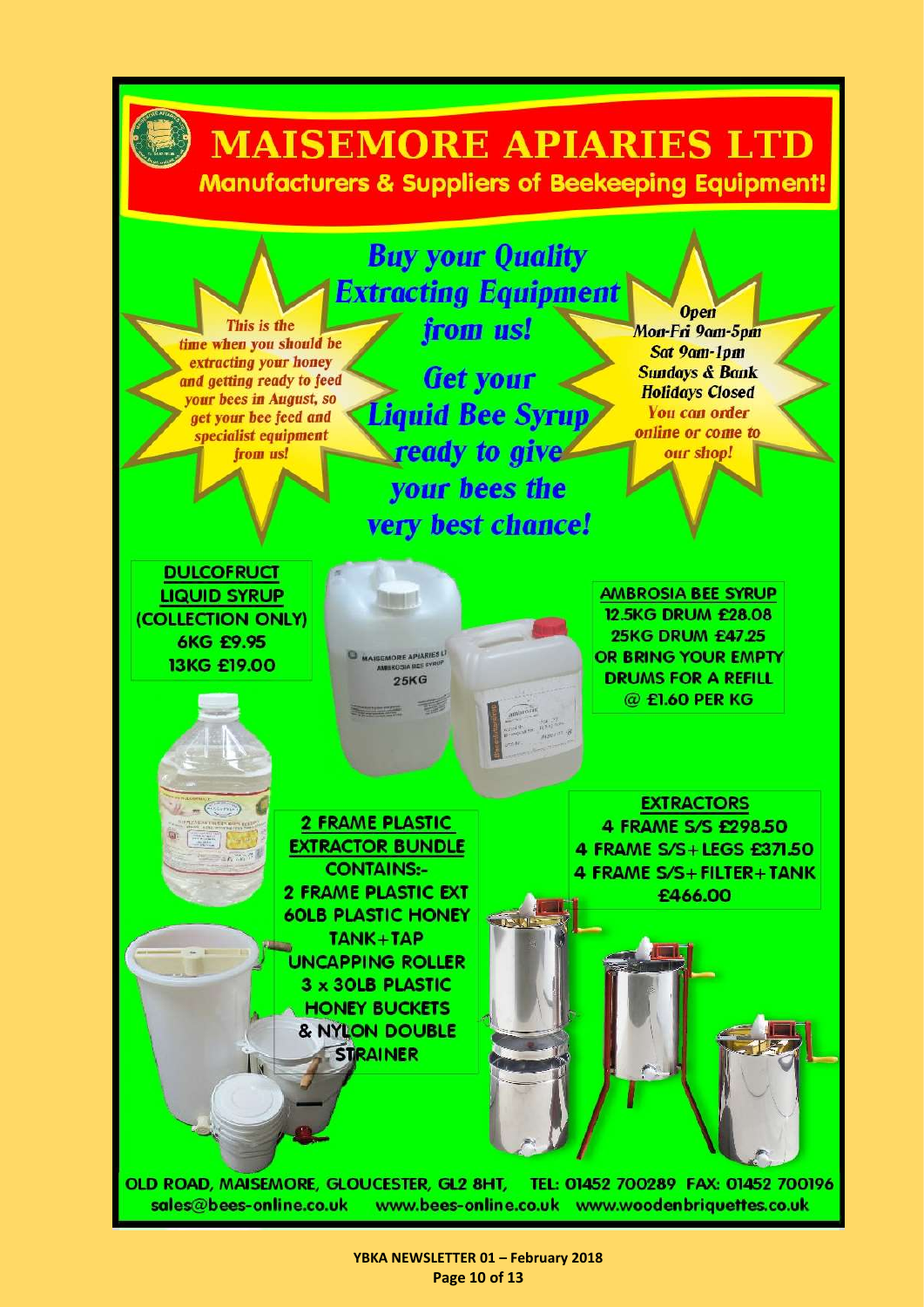

Apivar

 $\mathbb{R}\Delta\mathbb{R}$ 

# orders for collection at our **BRANCH SALE DAYS** will be taken from Wed 25th July

E H THORNE (Beehives) LTD BEEHIVE BUSINESS PARK, RAND, Nr. WRAGBY, LINCOLNSHIRE, LN8 5NJ Tel. 01673 858555 sales@thorne.co.uk www.thorne.co.uk like us on Facebook www.facebook.com/E.H.Thorne or follow us on Twitter @ThorneBeehives subscribe to our YouTube Channel at http://bit.ly/2BXpFns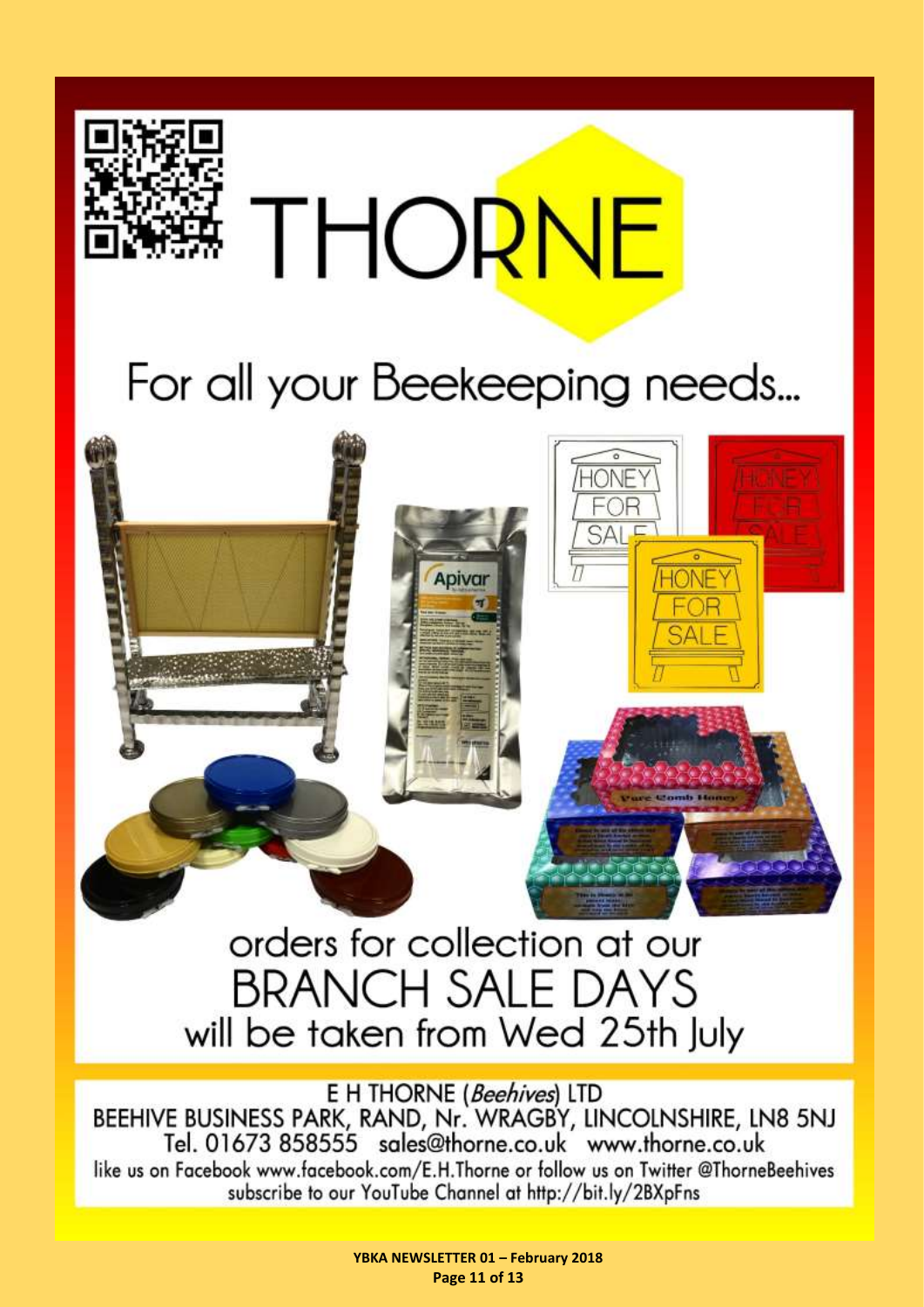<span id="page-11-0"></span>

| <b>YBKA Committee</b>                 |                           |                                      |               |
|---------------------------------------|---------------------------|--------------------------------------|---------------|
| <b>Position</b>                       | <b>Name</b>               | e-mail address                       | Telephone(s)  |
| Chairman                              | <b>Phil Gee</b>           | pjgphilgee@btinternet.com            | 01422 886114  |
|                                       |                           |                                      | 07769 650059  |
|                                       |                           |                                      |               |
| <b>General Secretary</b>              | <b>Roger Chappel</b>      | secretary@ybka.org.uk                | 01325 315741  |
|                                       |                           |                                      | 07905 190701  |
| <b>Treasurer</b>                      | <b>Norbert Cooper</b>     | norbert.cooper@btinternet.com        | 01937 834 809 |
|                                       |                           |                                      | 07957 404 047 |
| <b>Education/Examinations Officer</b> | <b>Elaine Robinson</b>    | education@ybka.org.uk                |               |
| <b>Membership Secretary</b>           | <b>Jonathan Burton</b>    | jonathanburton@aol.com               | 01909 569400  |
|                                       |                           |                                      | 07894 562 824 |
| Webmaster                             | <b>David Lamont</b>       | davidlamont431@btinternet.com        | 01274 619787  |
|                                       |                           | dave@mtvhosting.co.uk                | 07968 817153  |
| <b>Honey Show Chief Steward</b>       | <b>Dave Shannon</b>       | daveshannon.aca@me.com               | 01302 772837  |
|                                       |                           |                                      | 07907 856515  |
| <b>Newsletter Editor</b>              | <b>Chris Barlow</b>       | newsletter@ybka.org.uk               | 07849 150 837 |
| <b>Equipment/Resources Officer</b>    | <b>Derrie O'Sullivan</b>  | derrie@ntlworld.com                  | 07801 953 145 |
|                                       |                           |                                      |               |
| <b>Area Representatives</b>           |                           |                                      |               |
| <b>Beverley</b>                       | <b>Position Available</b> | Apply to YBKA secretary for position |               |
|                                       | <b>Rob Claxton-</b>       | rob@claxton-                         |               |
| Wharfedale                            | Ingham                    | ingham.seriouslyinternet.com         | 07961 423 216 |
| Barnsley, Doncaster & Rotherham       | <b>Bronwen White</b>      | bron@mistral138.plus.com             | 01142 307957  |
| Halifax, Huddersfield, Wakefield &    |                           |                                      |               |
| Pontefract                            | <b>Phil Gee</b>           | pjgphilgee@btinternet.com            | 01422 886114  |
|                                       |                           |                                      | 07769 650059  |
| Darlington, Northallerton, Richmond   | <b>Roger Chappel</b>      | secretary@ybka.org.uk                | 01325 315741  |
|                                       |                           |                                      | 07905 190701  |
| <b>Bradford</b>                       | <b>Position Available</b> | Apply to YBKA secretary for position |               |
| Easingwold                            | <b>John Gaunt</b>         | j.gaunt@wass.co.uk                   | 01347 868516  |
| <b>Barkston Ash</b>                   | <b>Sandy Goodall</b>      | s.goodall@btinternet.com             | 01937 844827  |
| <b>York</b>                           | <b>Vicky Leaf</b>         | vicky@glade-farm.co.uk               | 07847 327 861 |
| <b>Airedale</b>                       | <b>Position Available</b> | Apply to YBKA secretary for position |               |
| <b>Leeds</b>                          | <b>Katey Slater</b>       | slaterkatey@gmail.com                |               |
| Whitby, Scarborough, Malton &         |                           |                                      |               |
| Ryedale                               |                           |                                      |               |
| & BBKA ADM Delegate                   | <b>Tony Jefferson</b>     | stoneleabees@yahoo.co.uk             | 07749 731945  |
| <b>NBU Liaison</b>                    | <b>Ivor Flatman</b>       | ivor.flatman@homecall.co.uk          | 01924 257089  |
| <b>YAS Rep</b>                        | <b>Ivor Flatman</b>       | ivor.flatman@homecall.co.uk          | 01924 257089  |
|                                       |                           |                                      | 07751 061753  |

President: Lord Gisborough, Gisborough Hall, Gisborough, Yorks TS14 6PT